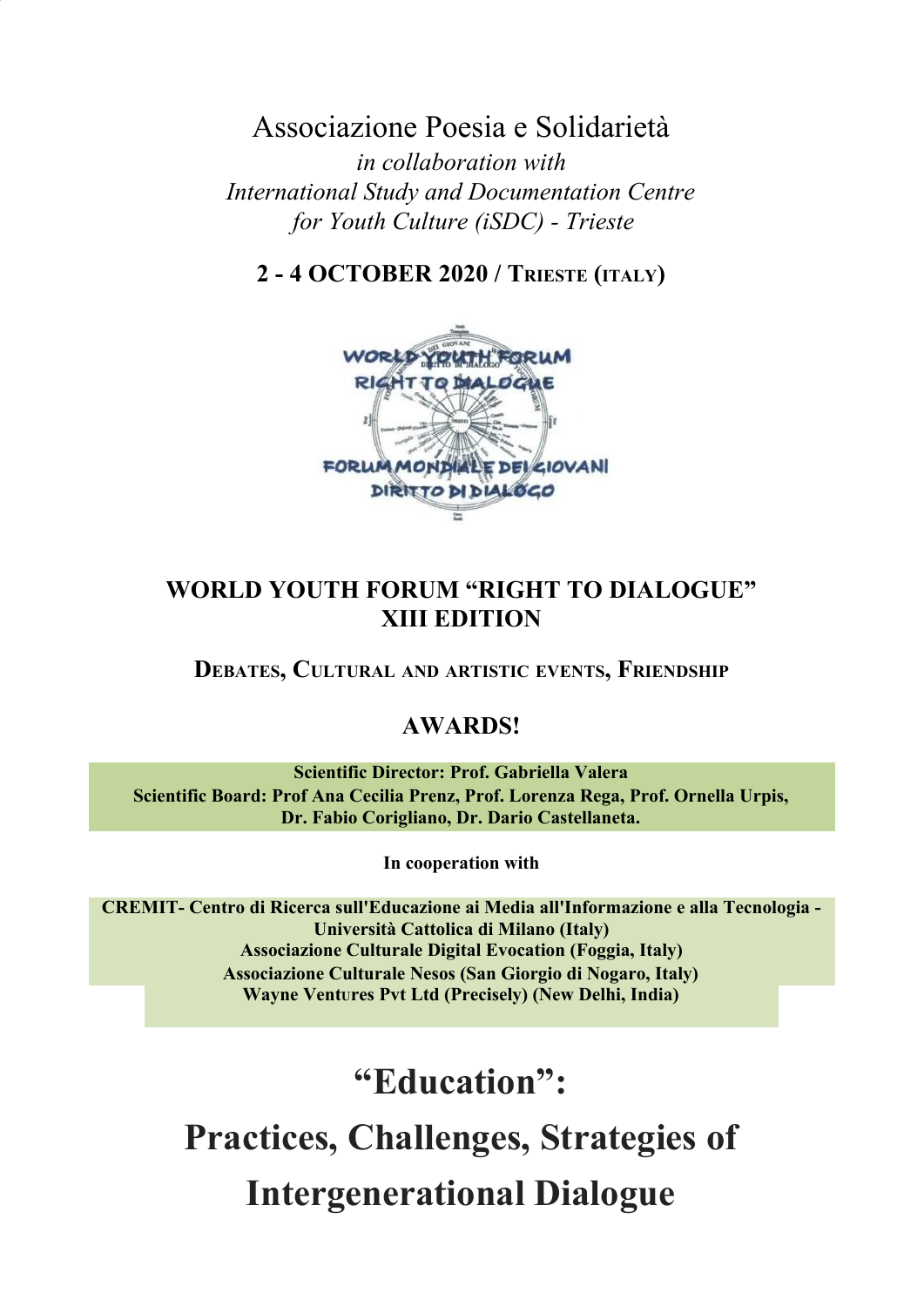# **Programme**

#### **Introduction and envisaged focuses**

The theme "education" surfaced during the final stages of the XII edition of the Forum. It did so as a topic at the crossroads between teaching practices (formal/informal) and the transfer of knowledge contents on the one hand, and mediation/elaboration of values in different dialogical contexts (particularly the intergenerational – the teacher-student relationship – and intercultural ones) on the other.

The pandemic crisis notoriously brought about significant reorganization issues in the methods and contents of education/teaching, highlighting unbridgeable gaps and social-cultural disparities. Many contributions received in the Forum programme refer to data concerning this experience.

However, the general structure of the forum has not changed, proving that the theme at the center of the discussion has a "global" character: it is crossed vertically (over time from tradition to innovation) and horizontally (connectivity, different perception of distances, interculturality) by the transformations/migrations that continually affect the relationships between men, communities and peoples.

A summary look at the panels in which the forum is divided allows us to recognize, in the great diversity of the covered topics, a thread that leads us towards a deep knowledge of the possible contexts, problems, solutions, critical tools applicable by each in their own field of work: some certainty, doubts and questions, guidelines acquired, openness and determination in the possibility of dialogue.

### **I.**

The first panel is entitled "Education: a global emergency".

The idea of an educational "state of emergency" is introduced in the first presentation of the first panel with reference to Covid 19.

The concept of **state of emergency**, normally used in the political and juridical-constitutional sphere to allow governmental decision-making otherwise subject to legislative constraints, is very strong if applied to the educational field: as if it allowed and required **"exceptional" legislation** whose purposes should be recognized and accepted. We therefore work in the educational field in ways that are difficult to define constitutionally and politically

The paper by the two authors shows that the state of educational emergency includes economic issues, the philosophy of education, reflections on intergenerational and intercultural dialogue.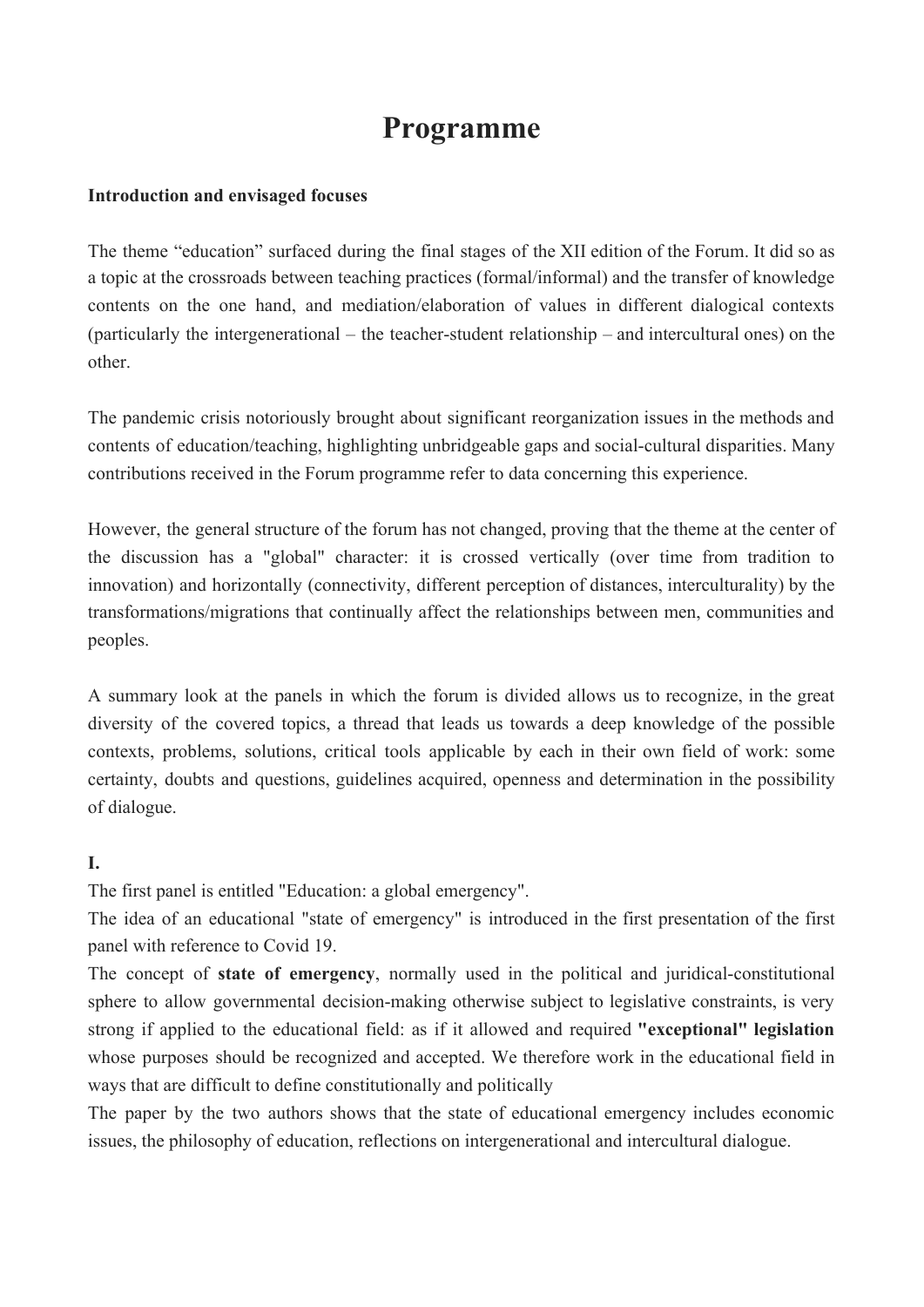A consideration could be suggested from the very beginning of the forum. The idea that there is an opposition between **emergency problems and structural problems** (with the relative methods of approach) is quite widespread. In the case of "Education", the global emergency must instead be considered continuous and not transitory, insofar as Education concerns constantly moving realities that bring to the surface in **the apparently systemic backgrounds of complexities,** those waves that upset and reshape the whole asking for the attentive gaze of those involved.

The panel reports are dedicated to this or that emergency aspect in different countries and to possible answers and represent a broad, non-uniform picture, full of ideas and concrete inputs and data, not without open questions.

#### **II.**

The second panel entitled "Contemporary world / contemporary words" focuses precisely on the fact that the educational emergency cannot find answers once and for all because its "innovative" content is always in progress. Its growth is proportional to innovation, to the new languages on the basis of which dialogue is necessary.

It therefore begins with a disconcerting reflection on "dialogue" as a rhetorical device, to begin reflecting on the dialogue more deeply, as an intergenerational dialogue, between teachers and learners (the worlds they represent, sensitivity, ability, values). They **"share" knowledge**, **welcome and revitalize traditions**. This **sharing** of knowledge and languages between different generations and cultures **generates and shapes what we call "contemporaneity"**.

#### **III.**

"Scenarios of the future"

**AI**, **as augmented intelligence** causes the necessary **escape from "formal education"**. But the question is: does this step really constitute **a paradigm shift** in educational strategies and practices? Does the symbolic alliance between **education and technology**, in addition to reshaping the world of **professions**, constitute a new **virtual educational "environment" (one would almost say habitat)**? How is this virtual educational environment (or habitat) conditioned by the belief that "we have the world in our pockets" and that we can discover it with a simple google search?

#### **IV.**

Border Spaces; digital Technologies as an opportunity for hybridization

The panel presents informal education practices; declines the theme of technologies and digital in a community perspective and the intrinsic link between planning and management as an educational modality.

Starting from the idea of **"border spaces" as they are processed through digital technology**, the issue of "virtual educational environments" can be repositioned. Virtual educational environments are not just abstractions from reality, they each have specific and particular characteristics. The **"distance"** does not only indicate the state of physical separation of the learner from the teacher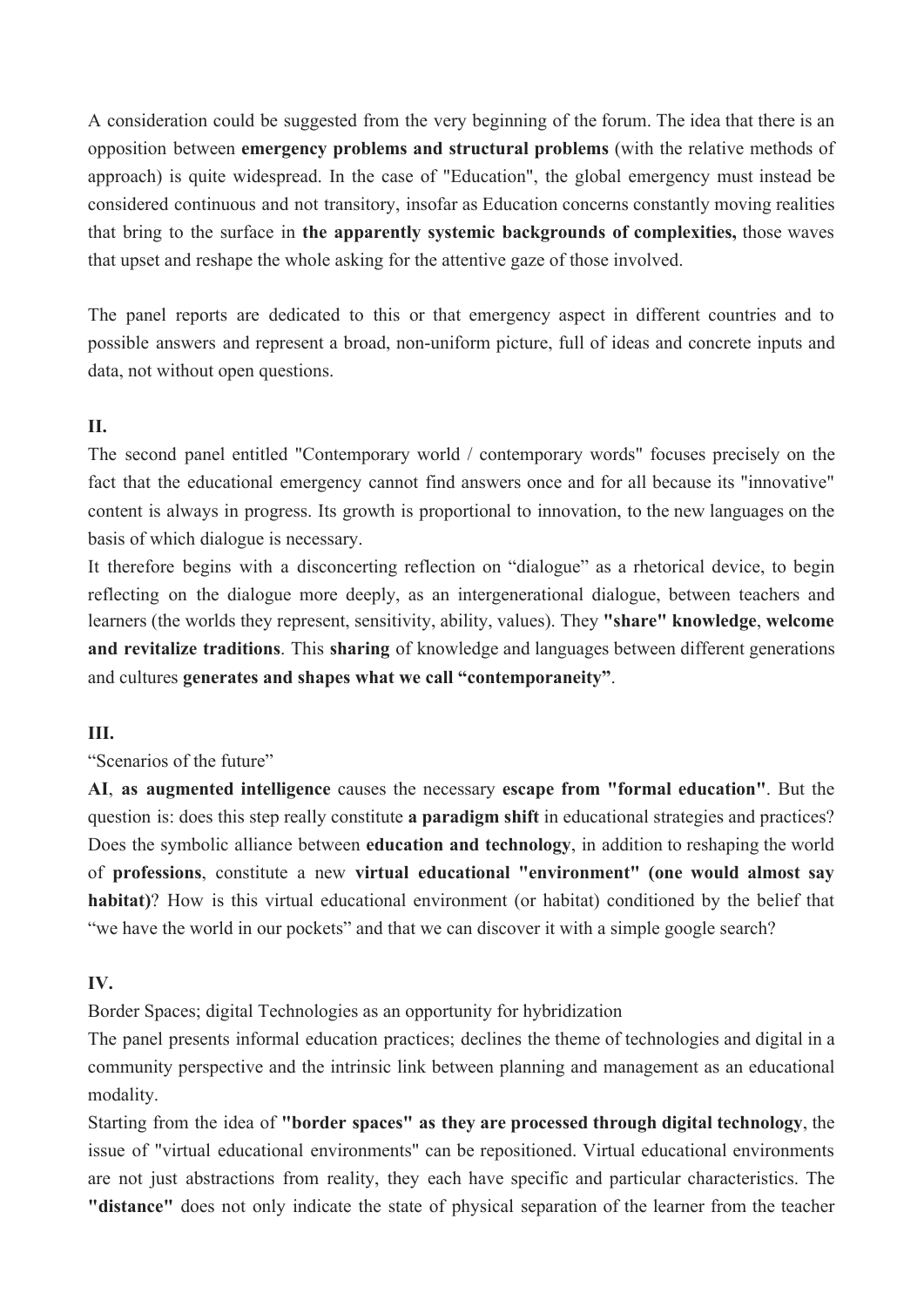**(distance teaching / learning, E-learning)**. "Distant" are many of the contents that are taught / learned, constituting in their coherence and cohesion that particular space (necessarily "virtual" but not unreal) **which as an educational habitat is "shared" by teachers and learners**, widening the gaze and mind.

#### **V.**

#### Transforming education

"**Distant**" in time and space are a large part of the **cultural and intercultural contents, produced by tradition and precisely by education**, that is, by **the transfer of knowledge and the elaboration, conscious or unconscious imposition of values and beliefs**. These spaces cannot be taken for granted once and for all, they must be traversed in a **dialogic way**.

The fifth panel "Transforming Education" offers some food for thought on this very aspect. It speaks of the function of **interculturality and tolerance as an integral part of educational processes** and of their transformation (what can be learned from interculturality?); proposes case studies that come from very distant educational "environments". Comparable case studies could be multiplied by bringing out similarities and differences. Furthermore, the intercultural theme also raises the question of **responsibility as a vital "competence"**.

#### **VI.**

"Teaching and learning: the intangible challenge of education".

The expression "intangible challenge of education" suggests a linguistic assonance with the UNESCO definition of the "intangible" heritages of humanity: The educational challenge is one of the great intangible heritages.

Regarding the first panel, it was said that education is a permanent emergency: like all emergencies, it feeds on complexity and reproduces it by redesigning it.

In the presentation of the individual panels we have repeatedly emphasized that this challenge has teachers and learners as equal protagonists, so we have used the combination of teaching / learning constantly to indicate critical paths on the issues of education today.

The sixth panel proposes reflections and case studies precisely on these issues: on the theme of authority and the unilateral imposition of contents / values (power); on the other hand on the theme of the formation of leading personalities (still power); on the corrections of a distorted education through problem based learning and again of interculturalism where traditions are particularly codified and oppressive.

The panel concludes with a broad look: teaching and learning are intangible callenge of education because "**education**, compared with **literacy** involves a multiple dimension": **work in progress of humanity, languages and civilizations**.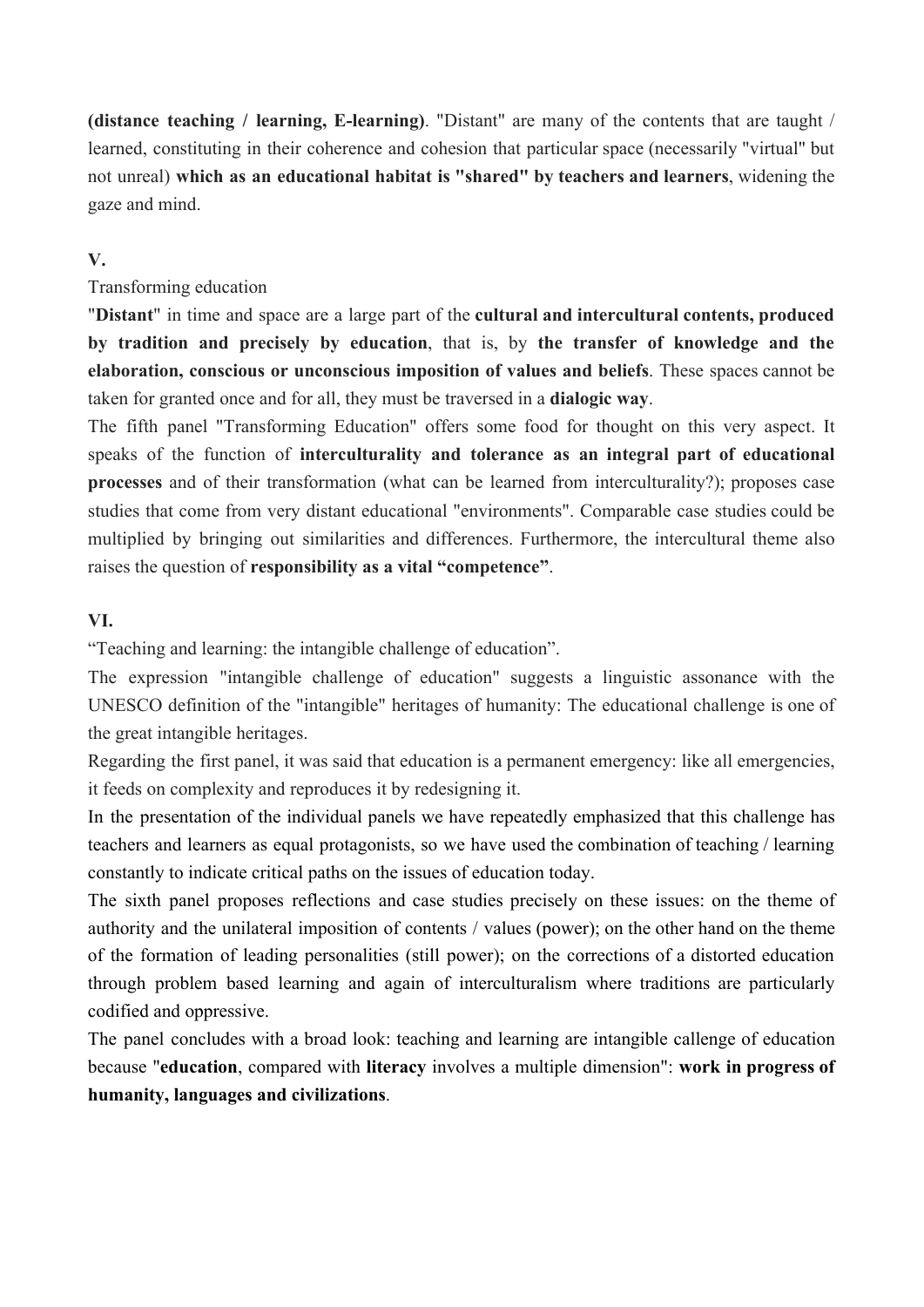# **FRIDAY, OCTOBER 2 9,30- 13,30** *(LOCAL ITALY TIME)*

#### **I. Education: a global emergency**

**Savya Sachi Pandey** *Student, BSc Economics from MIT-WPU, Pune* India **Vishesh Dwivedi** *Student, B.A Honours in Global Studies from Ambedkar University, Delhi* India **Covid 19: a state of educational emergency**

**Valentina Cralli** *PhD student* Italy **Is education a national duty?**

**Lama Abu Samra** *Student researcher, University of Pecs* Jordan / Hungary **Educational diplomacy in the European Union**

**Anna Rosa Dusconi** *Degree in Performative Arts and Theoretical Philosophy* Italy **Education at first place for a real social concrete interaction**

*DEBATE*

**Priyesh Gounder** *Student at SZIE University - Hungary* Fiji **Impact of school locality on teaching and learning: a qualitative inquiry**

**Regis Hima** *Teacher*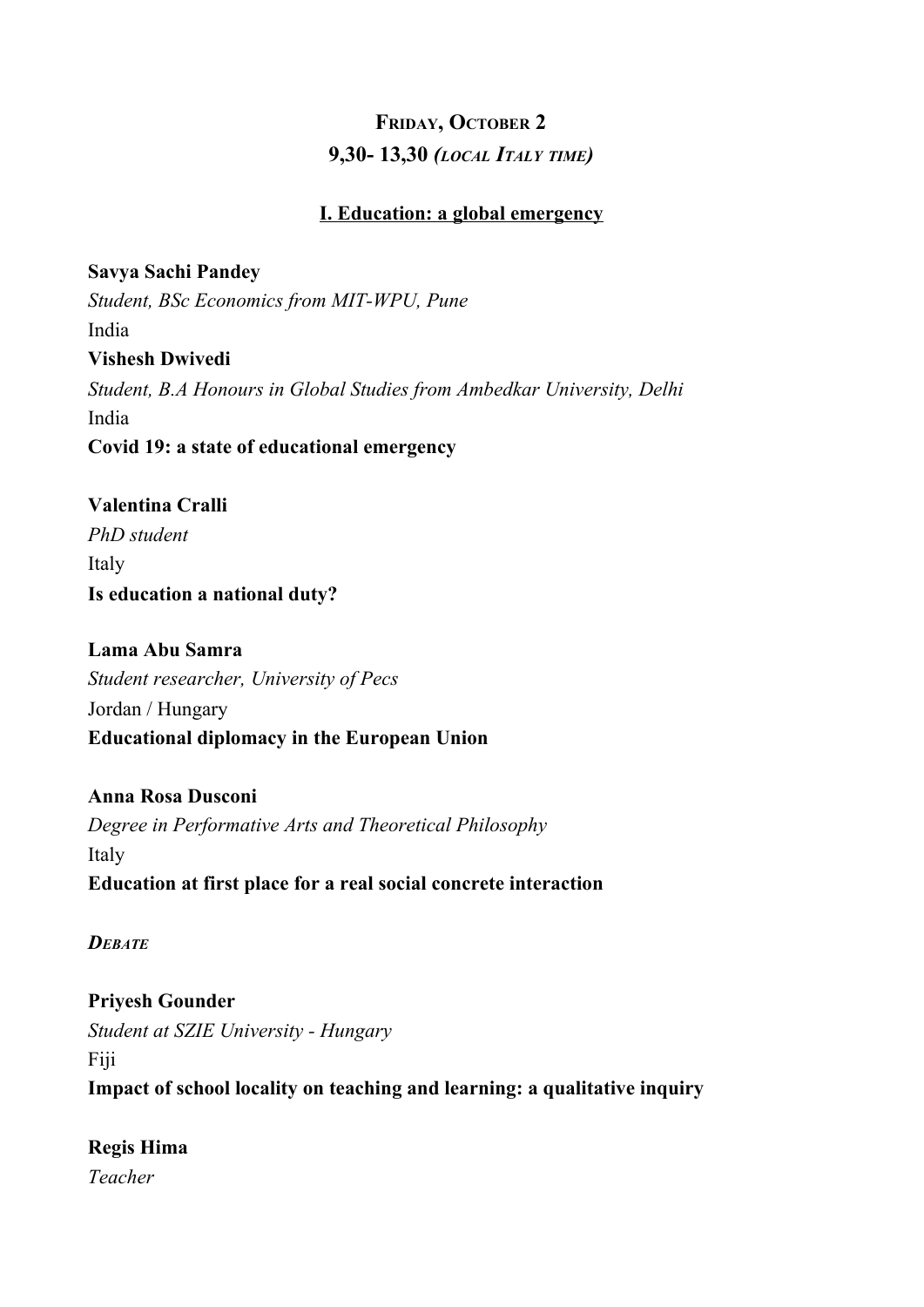## Albania **Education system in Albania in years**

## **Iskander Mombekov**

*MBA/MA / CEO, GIGIL Consult / Marketing Executive, IT-GRAD / Executive Director, "Alumni Association "Turan-Zerde" at Turan University*

Kazakhstan

**Social disparities in education: investments for youth in Kazakhstan**

## **Bani Khera**

*Study - BBA LLB/5 Semester, Fairfield Institute of Management & Technology* India

## **Kaushal Kumar**

*Attorney - Senior Associate counsel for Singhania & CO*

India

**Future perspectives of educational methods: adaptive learning via technology and it's challenges amid COVID-19 pandemic**

*DEBATE*

# **FRIDAY, OCTOBER 2 15,30- 18,30** *(LOCAL ITALY TIME)*

## **II. Contemporary world/ contemporary words. International / interrelational / intergenerational educational processes**

**Altin Guberi** *Youth Activist at LDA International in Albania* Albania **Innovative dialogue**

**Saima Isra Kamal** *Undergraduate student in STEM* Bangladesh / Saudi Arabia **Education and inter-generation dialogue - Barriers, practices and strategies**

**Esther Oreofeoluwa Esho**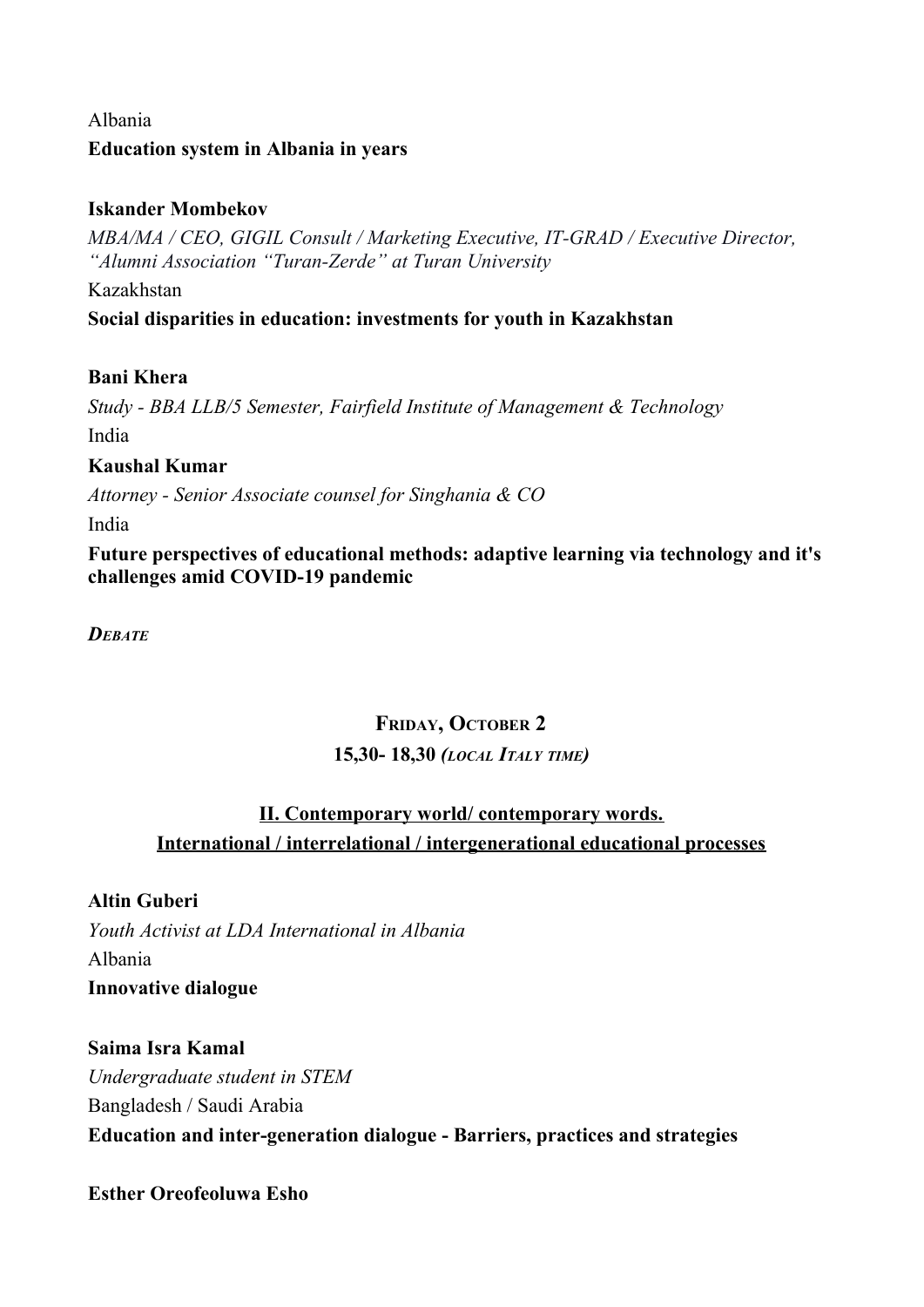*Universitat Jaume I (Alumni)* Nigeria / Spain **Deborah Mofoluwani Esho** *Universidade de Lisboa (Alumni)* Nigeria **Reinforcing traditional art and craft for sustainable development in Nigeria**

## *Debate*

## **III. Scenarios of the future**

**Viktor Miloshevski** *PHD Student, Doctoral School of the University of the Balearic Islands* North Macedonia / Italy **AI changing the structure and delivery of education**

**Ekaterina Matveeva** *Founder of Amolingua* Russian Federation / Argentina / Scotland **A digital future: how technology will shape the future of education?**

**Olena Ianytska** *Teacher in Rivne State University for the Humanities* Ukraine **Education vs intelligence in the smartphone: will future generations use or abuse it?**

*DEBATE*

# **SATURDAY, OCTOBER 3 9,30- 13,30** *(LOCAL ITALY TIME)*

## **IV. Border spaces: digital technologies as an opportunity for hybridization**

**Alessandra Carenzio** *Università Cattolica del Sacro Cuore di Milano*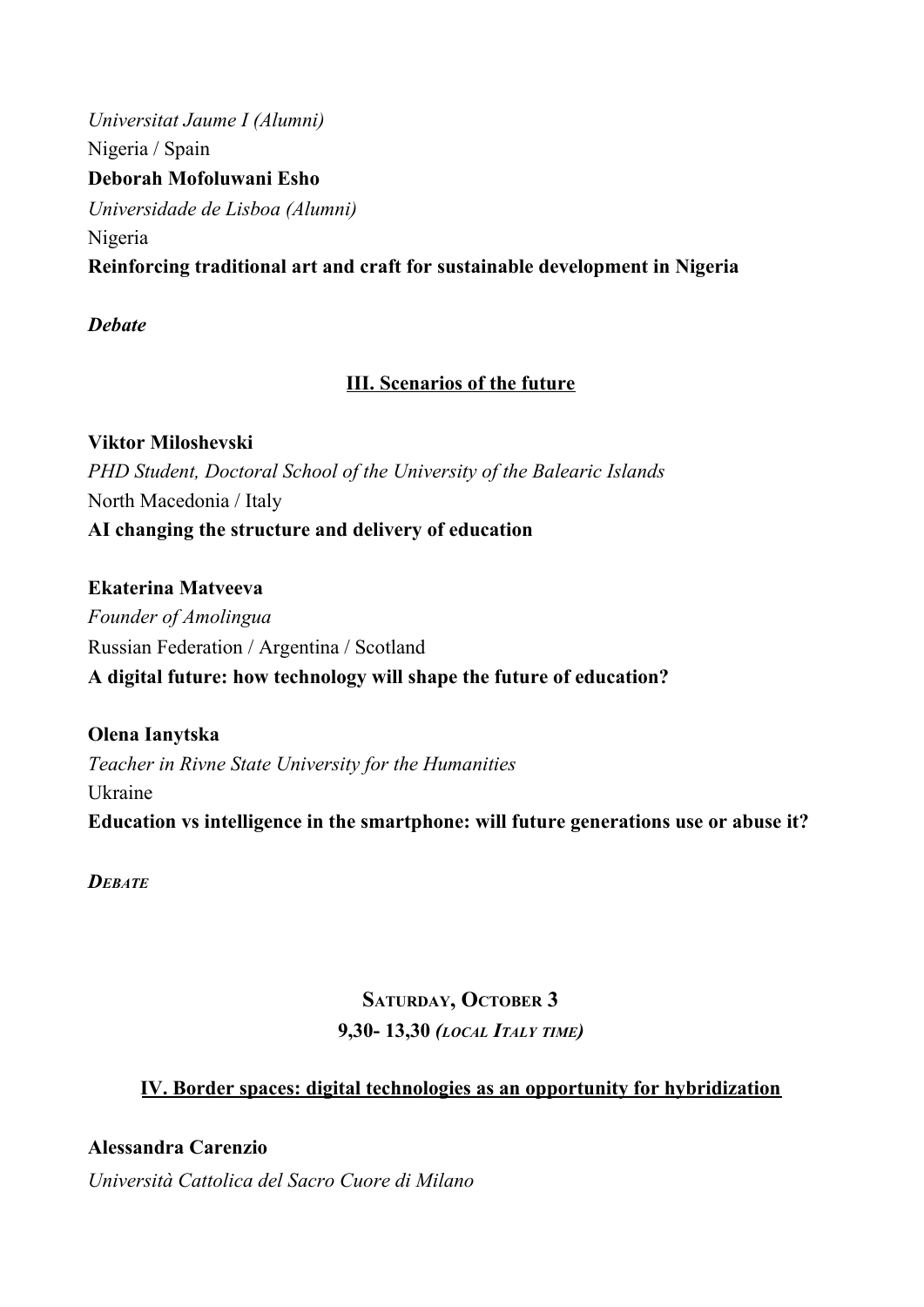Italy

## **"Technologies for communities": technologies to strengthen and build community ties**

#### **Marco Rondonotti / Irene Mauro**

*Università Cattolica del Sacro Cuore di Milano* Italy

**Humans of Rizzo: a project for community building**

### **Simona Ferrari**

*Università Cattolica del Sacro Cuore di Milano* Italy **P&M education: a methodological approach**

**Elisa Farinacci** *Università di Bologna* Italy **From lip-syncing to informal education on TikTok**

*DEBATE*

## **V. Transforming education**

### **Adrícia Ferreira**

*Law student and undergraduate researcher at the Federal University of Espírito Santo / Member of the research group "Labyrinth of Codification of International Civil Procedural Law" / Member of the research group "Bioethik"*

Brazil

## **Right to education, the pandemic and distance learning in Brazil**

**Akshay Makar** *CEO at CLIMATENZA Group* India **Shiksha Avishkar - Transforming education**

### **Mayya Jafarguliyeva**

*Seniour Lecturer, Azerbaijani State Oil and Industry University, Department of Social Disciplines* Azerbaijan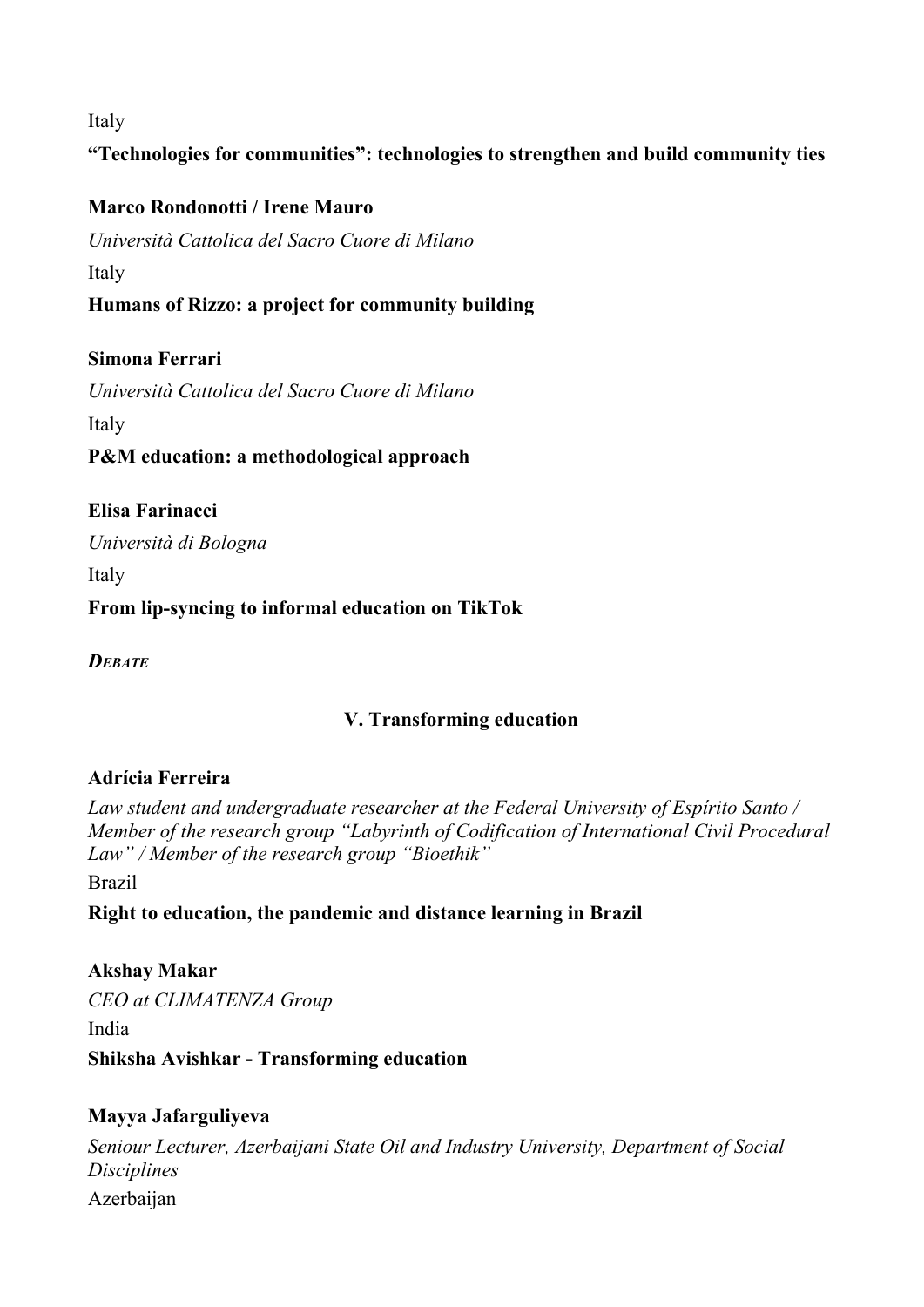#### **Teaching multiculturalism and tolerance: what we can learn from cultural diversity**

#### **Subir Rana**

*Ph.D, Jawaharlal Nehru University / Independent researcher* India

**Education and the challenges of intergenerational dialogue among the denotified nomadic tribes of India**

#### **Oksana Shelemei**

*PhD, Associate Professor of the Psychiatry, Narcology and Medical Psychology Department - Ivano-Frankivsk National Medical University*

Ukraine

**Distance learning from the students' perspective in the time of Covid-19: recommendations**

*DEBATE*

#### **SATURDAY, OCTOBER 3**

#### **15,30- 18,30** *(LOCAL ITALY TIME)*

#### **Javed Ahmed**

*Young innovative youth leader working for sustainable development*

Pakistan

**As young global citizens, how should we find solutions to the problems facing education**

#### **Shivangi Chaurasia**

*CS Graduate, RKU* India **Bridging the cultural and generational gaps by redefining education process**

#### **Nabeela Siddiqui**

*Research and Teaching Assistant at National Law University, Jabalpur, India* India

**Stigma, politics and religious minorities: preaching inclusivity through teaching**

**Chegofatso Modika**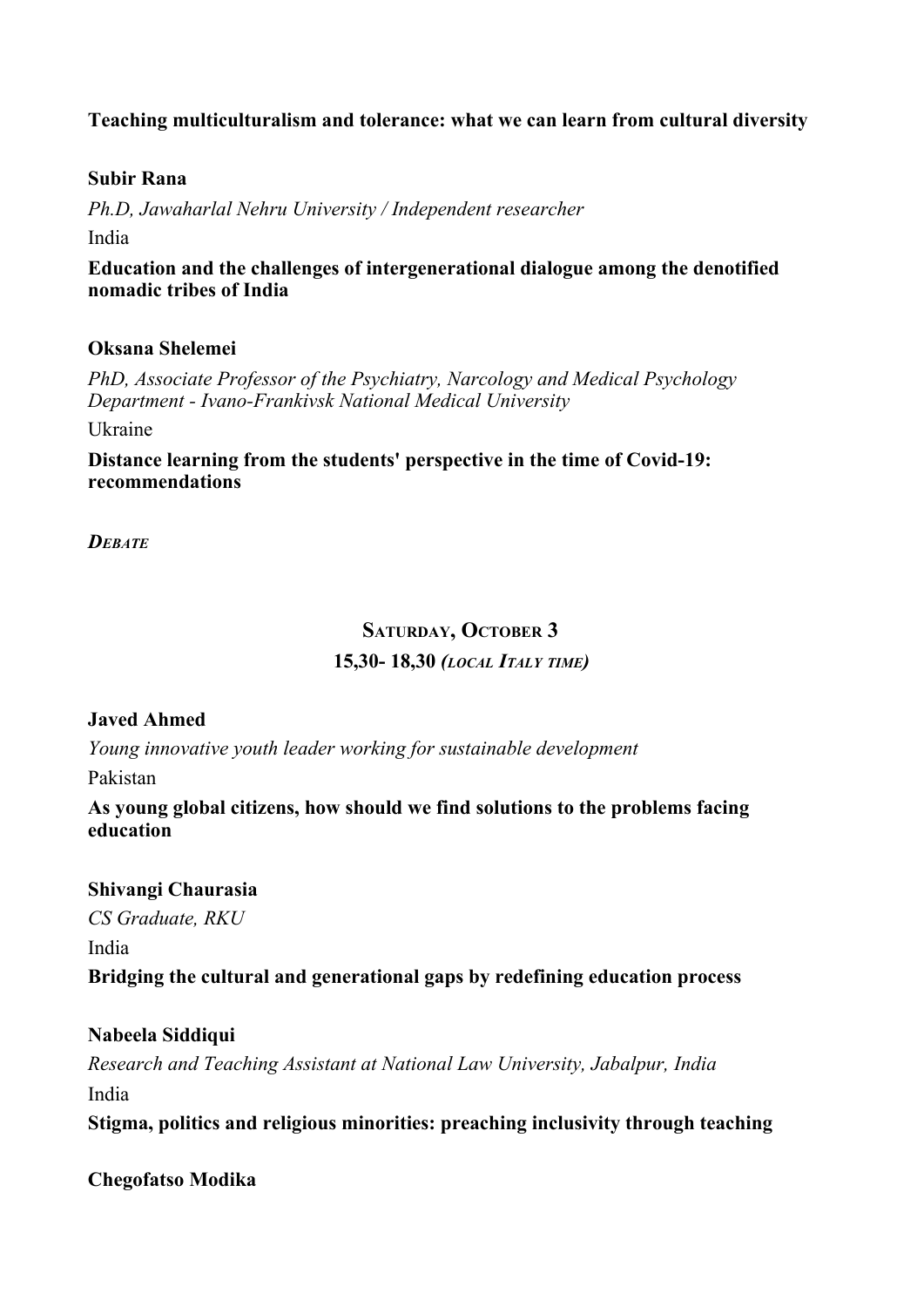## *Publicis Groupe Africa Intern* South Africa **I am Africa and English taught me how to be ashamed of being African**

## **Viktoriia Pitulei**

*Phd, associate professor of department psychiatry, narcology and medical psychology - Ivano-Frankivsk National Medical University*

Ukraine

**The principle of formation of responsibility as a vital competence of the student's personality in the teaching process**

## **Yateen Chiplunkar**

*Junior Android developer at Uoodmaish LLP* India

**Intergenerational learning: practices and challenges**

### **Antoine Cid**

*INALCO / President of « Nouvelles Confluences »*

France

**Intercultural Education in China from the late Qing Dynasty to the Chinese Inner Studies College: The cases of Su Manshu** 蘇曼殊 **and Ouyang Jian** 歐陽漸

*DEBATE*

# **SUNDAY, OCTOBER 4 9,30- 13,30** *(LOCAL ITALY TIME)*

## **VI. Teaching and learning. The intangible challenges of education**

**Louiza Nigro**

*Student researcher in applied linguistics / ASAF Algerian students representative*

Algeria / Hungary

**The challenges of banking system towards formal educational settings - Study case: pedagogical practices among educational stakeholders in Algeria (introduction to pedagogy of the oppressed)**

**Shivakshi Bhardwaj**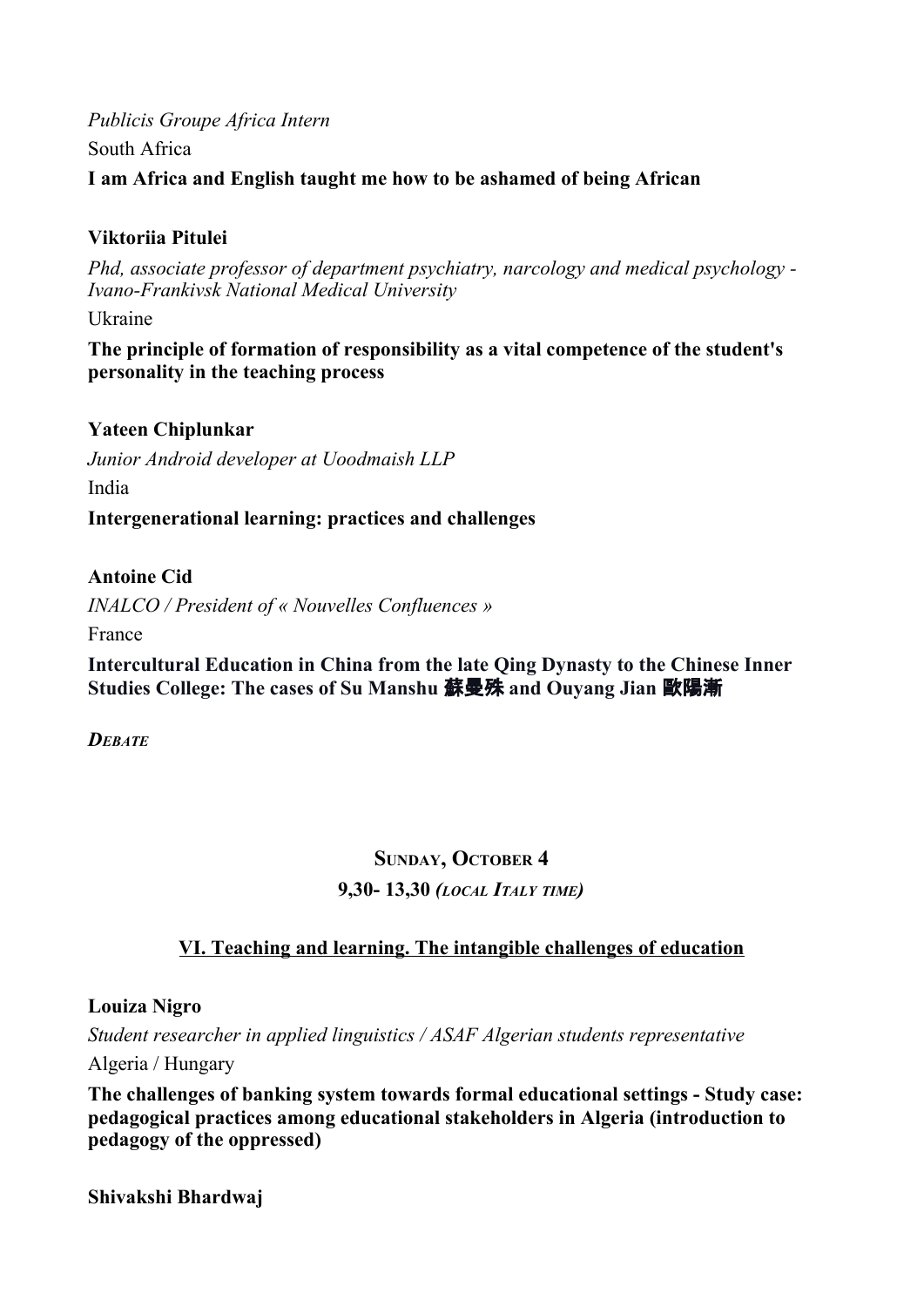*M.Sc. mathematics Education at Cluster Innovation Centre, University of Delhi, India* India

## **Deepak Sharma**

*M.Sc. mathematics Education at Cluster Innovation Centre, University of Delhi, India* India

**Empower 21st-century Indian learner through an online-pedagogy of problem based learning**

### **Anastasiia Korotun**

*MA student in Global Studies & EU, University of Salento* Ukraine / Italy **EduMe, I am a refugee: inclusion models and practices**

### **Nurul Hasnat Ove**

*President, World Merit Bangladesh & Leadership Development Association Bangladesh* Bangladesh

**Integrative mental health, well being and marginalized youth**

#### **Oksana Maslova**

*Journalist / curator / play writer / founder of the educational multidisciplinary Children in the Museum Festival*

Ukraine

**Art in school education. COVID. The era of changes**

### **Mohamed Sanusi Jalloh**

*Fellow from the African presidential leadership program in Egypt, Cairo* Sierra Leone / The Gambia **Learn to lead youth educational initiative activism – Informed action**

#### **Anand Mistry**

*Teaching Associate, Faculty of Technology, CEPT University, Ahmedabad, India / Structural Engineer, Taknik Consultants, Ahmedabad*

India

#### **Dhirajkumar Santdasani**

*Young Professional, NITI Aayog, Government of India / Climate Counselor, International Centre for Culture and Education, India*

India

**The intangible challenges of education, teaching and e-learning**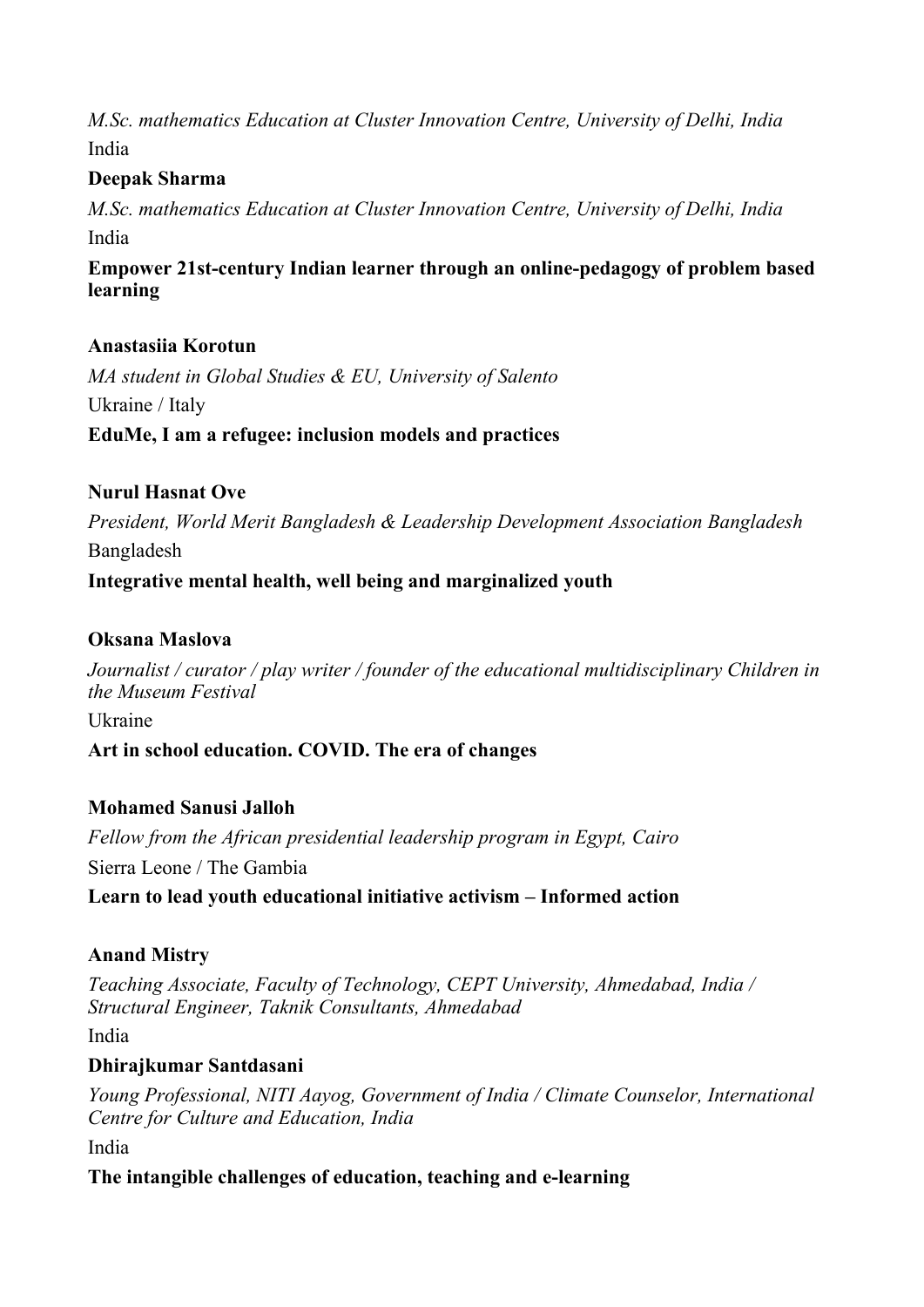#### *DEBATE*

# **SUNDAY, OCTOBER 4 16,00 - 18,00** *(LOCAL ITALY TIME)*

#### **Gift of Cultures**

The final day of the Forum is traditionally characterized by cultural events (music performances, poetry readings, meetings with poets and Trieste public figures, exhibits…) which add to the framework of sociality that characterizes the Forum, in order to allow for friendship and creativity.

All participants are therefore encouraged to offer a video contribution to be shared with the others in order to illustrate their countries' and their cultures' characteristic motifs, dances, images, instruments, poetry or literature etc. These contributions will necessarily need to be recorded up front and provided to the organization in time to allow for a wide distribution. Participants who will offer such contributions will have the opportunity to briefly introduce their works during the live conference.

**Please send very soon!!!**